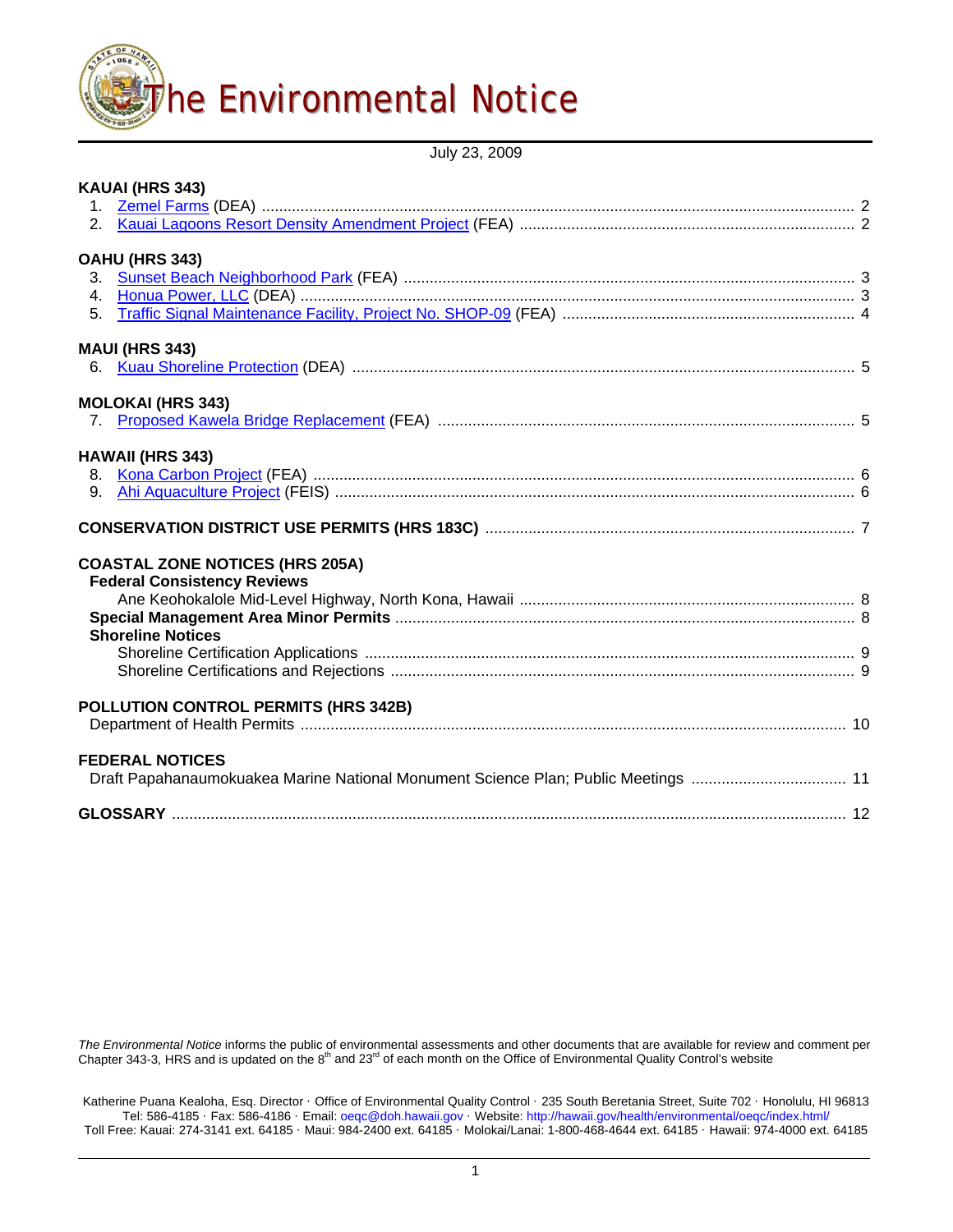# **KAUAI (HRS 343)**

## **1. [Zemel Farms](http://oeqc.doh.hawaii.gov/Shared%20Documents/EA_and_EIS_Online_Library/Kauai/2000s/2009-07-23-KA-DEA-Zemel-Farms.pdf) (DEA)**

| Island:            | Kauai                                                                                                                                                   |
|--------------------|---------------------------------------------------------------------------------------------------------------------------------------------------------|
| District:          | Kawaihau                                                                                                                                                |
| TMK:               | $(4)$ 4-4-13:25                                                                                                                                         |
| <b>Applicant:</b>  | Zemel Farms, 6186-H Helena Lane, Kapaa, Kauai 96746. Bob Grinpas, Esq., 822-4599                                                                        |
| Approving          |                                                                                                                                                         |
| Agency:            | Dept of Land and Natural Resources, Division of Land Management, 3016 Eiwa Street, Lihue,<br>Kauai, HI 96766. Thomas Oi, 241-6300                       |
| <b>Consultant:</b> | Applied Planning Systems, P.O. Box 958, Lawai, Kauai, HI 96765. Roland D. Sagum III                                                                     |
| <b>Comments:</b>   | DEA 30-day comment period starts from the date of this Notice. Address comments to the<br>Applicant, with copies to the Approving Agency and Consultant |
| Permits:           | Zoning and Construction                                                                                                                                 |

Zemel Farms is seeking a Grant of Easement from the State, over a stream ditch, for access and utilities. A non-exclusive easement currently exists over and through TMK (4) 4-4-13:25 for access and utilities. Parcel 25 is recognized by Kauai County as consisting of two (2) distinct parcels of record. Parcel 25 is separated by a stream ditch owned by the State. This stream runs in a makai direction towards Kapaa Town, eventually connecting with Kapahi Stream and eventually drains into the Kapaa River. The Kapaa River is not classified as a Navigable River by the Army Corps of Engineers (COE). The subject property, consisting of approximately 7.182 acres of land, has historically been used as pasture for raising cattle. Zemel Farms currently consists of a Farm Dwelling, accessory farm storage building, and an unimproved dirt road.

# **2. [Kauai Lagoons Resort Density Amendment Project](http://oeqc.doh.hawaii.gov/Shared%20Documents/EA_and_EIS_Online_Library/Kauai/2000s/2009-07-23-KA-FEA-Kauai-Lagoons-Resort.pdf) (FEA)**

| Island:<br>District:<br>TMK:<br><b>Applicant:</b> | Kauai<br>Lihue<br>(4) 3-5-01:27 (por.), 102, and 168 (por.)<br>MORI Golf (Kauai) LLC, 3351 Hoolaulea Way, Suite 201, Lihue, Kauai, HI 96766. Steve Busch,<br>241-2061                                                                                                                                                                                                                                              |  |
|---------------------------------------------------|--------------------------------------------------------------------------------------------------------------------------------------------------------------------------------------------------------------------------------------------------------------------------------------------------------------------------------------------------------------------------------------------------------------------|--|
| <b>Approving</b>                                  |                                                                                                                                                                                                                                                                                                                                                                                                                    |  |
| Agency:                                           | County of Kauai, Planning Dept, 4444 Rice Street, Suite 473, Lihue, Kauai, HI 96766. Michael<br>Laureta, 241-4068                                                                                                                                                                                                                                                                                                  |  |
| <b>Consultant:</b>                                | Wilson Okamoto Corp., 1907 South Beretania Street, Suite 400, Honolulu, HI 96826. Ronald A.<br>Sato, AICP, 946-2277                                                                                                                                                                                                                                                                                                |  |
| <b>Comments:</b>                                  | FEA accepted by the Approving Agency. There is no comment period                                                                                                                                                                                                                                                                                                                                                   |  |
| <b>Permits:</b>                                   | State Land Use District Boundary Amendment, County General Plan Amendment, County Zoning<br>Amendment, County Visitor Destination Area Amendment, Special Management Area Use, Use<br>Permit, Class IV Zoning, Subdivision, NPDES, Grading, Building, Sewer System Requirements,<br>Drainage System Requirements, Water Master Plan Approval, Water and Water System<br>Requirements, Utility Service Requirements |  |

The proposed project includes the assignment of a density equivalent to the calculated density of 22 dwelling units from an approximately 138-acre oceanfront parcel (TMK: (4) 3-5-01: 102) located adjacent to and east of the Lihue Airport to the existing Kauai Lagoons Resort. Upon the assignment of density to the Kauai Lagoons Resort, the 22 dwelling units will be developed as 22 single-family residential lots within three separate single-family residential subdivisions within the Kauai Lagoons Resort's 27-hole golf course complex. Development of the 22 single-family residential lots will require that the underlying State Land Use District Boundary, County General Plan, County Zoning, and County Visitor Destination Area designations of the affected golf course lands be amended to the appropriate State and County land use designations. With the proposed density assignment of the 22 dwelling units to the Kauai Lagoons Resort, the density cap for the Resort will be increased from the current maximum density of 750 dwelling units established under Condition No. 1 of Zoning Ordinance No. PM-2006-383 to a total maximum density of 772 dwelling units, exclusive of the Resort's 31 affordable housing units.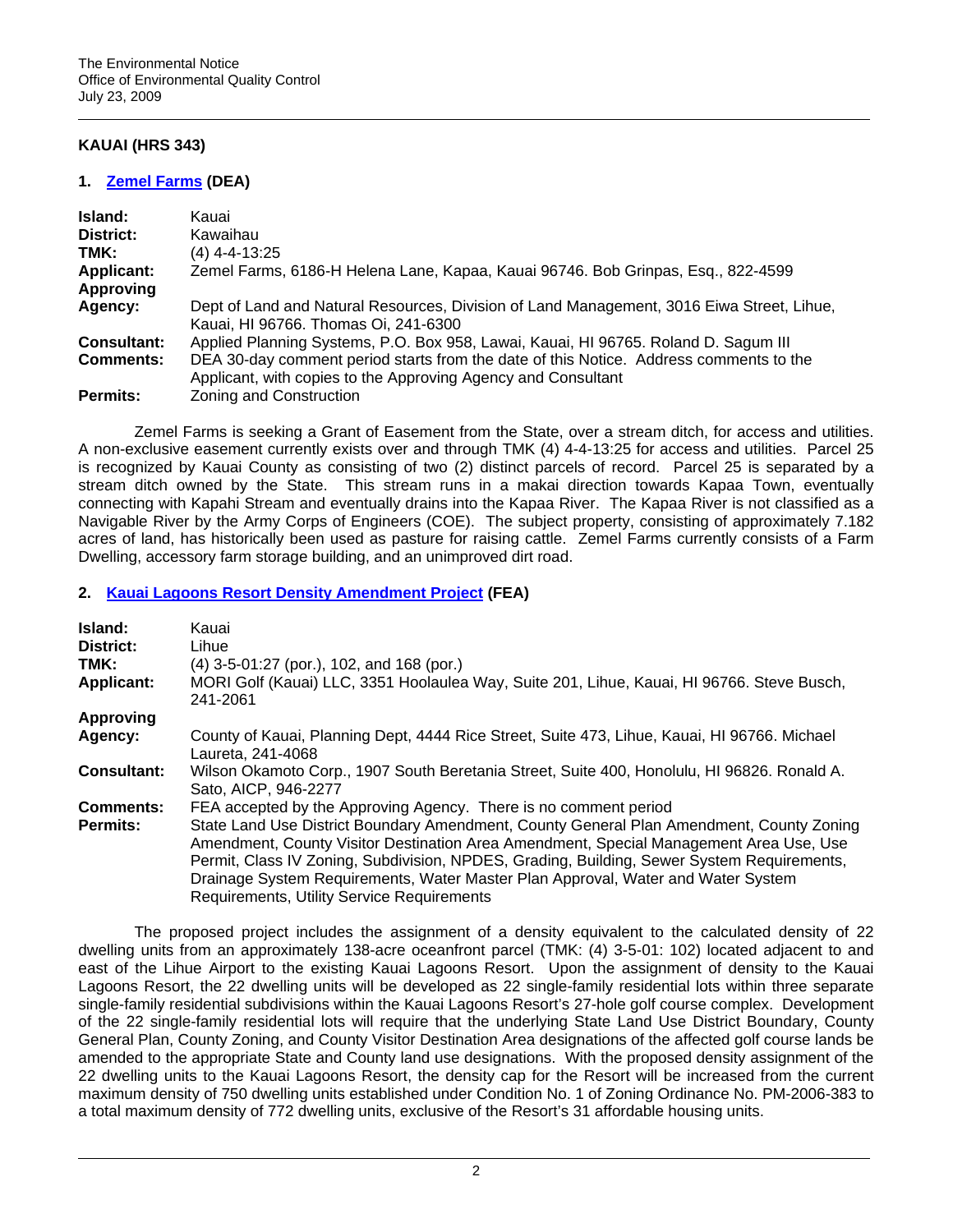Following the assignment of density, the 138-acre oceanfront parcel will be conveyed to the County of Kauai for public purposes based upon an agreement to be entered into between the County and Kauai Development LLC, the current owner of the 138-acre parcel. The future use of the 138-acre parcel will be determined by the County at a later time following conveyance of the land to them. No significant impacts are anticipated from the proposed amendments to the State and County land use designations and future development of the project site.

## **OAHU (HRS 343)**

### **3. [Sunset Beach Neighborhood Park](http://oeqc.doh.hawaii.gov/Shared%20Documents/EA_and_EIS_Online_Library/Oahu/2000s/2009-07-23-OA-FEA-Sunset-Beach-Park.pdf) (FEA)**

| Island:            | Oahu                                                                                                                               |
|--------------------|------------------------------------------------------------------------------------------------------------------------------------|
| District:          | Koolauloa                                                                                                                          |
| TMK:               | $5-9-05:70$                                                                                                                        |
| <b>Proposing</b>   |                                                                                                                                    |
| Agency:            | Dept of Design and Construction, City and County of Honolulu, 650 South King Street, Honolulu, HI<br>96813. Clifford Lau, 768-8478 |
| <b>Approving</b>   |                                                                                                                                    |
| Agency:            | Same                                                                                                                               |
| <b>Consultant:</b> | Gerald Park, Urban Planner, 95-595 Kanamee Street, #324, Mililani, HI 96789. 625-9626                                              |
| <b>Comments:</b>   | FEA accepted by the Approving Agency. There is no comment period                                                                   |
| <b>Permits:</b>    | Special Management Area; Grading, Building, Waiver, NPDES General                                                                  |

The proposed improvements at Sunset Beach Neighborhood Park will: 1) replace deteriorating park recreation facilities; 2) upgrade existing recreation facilities to meet current Department of Parks and Recreation ("DPR") and Department of Design and Construction ("DDC") standards for recreation facilities; 3) provide accessible recreation facilities in compliance with Americans with Disabilities Act Accessibility Guidelines ("ADAAG") requirements; and 4) improve drainage conditions near the comfort station, pavilion and play courts.

The Sunset Beach Neighborhood Park Site Development Plan proposes to keep the existing park area, comfort station, pavilion, play courts, and ball fields their current general locations. All existing play court facilities-- two basketball courts, two tennis courts, and one volleyball court---will be demolished and new play courts constructed. The existing children's play apparatus will be removed and replaced with a new play apparatus in approximately the same location. Existing backstops at both softball fields will be replaced with new Type "C" softball backstops. Accessible dugouts and an accessible drinking fountain will be constructed at each field. A soccer field (330' x 180') will be aligned northeast to southwest and overlap the two softball fields. A section of the existing parking lot comprising the existing accessible parking stalls may be demolished to adjust the finish grade, curbing, and slope of the accessible parking stalls to comply with ADAAG requirements. Accessible walkways will be proved from the parking lot and public transit stop at Kamehameha Highway to the comfort station, pavilion, court facilities, play apparatus, and softball fields.

The Site Development Plan will be implemented over several improvement projects. Funding for the reconstruction of play courts is the first priority. Design funds have been appropriated and appropriation of construction funds is anticipated in 2011. Implementation of the latter projects will be contingent on the availability of public funds and priority assigned to the respective improvement.

# **4. [Honua Power, LLC](http://oeqc.doh.hawaii.gov/Shared%20Documents/EA_and_EIS_Online_Library/Oahu/2000s/2009-07-23-OA-DEA-Honua-Power.pdf) (DEA)**

| Island:            | Oahu                                                                                                                                                    |
|--------------------|---------------------------------------------------------------------------------------------------------------------------------------------------------|
| District:          | Ewa                                                                                                                                                     |
| TMK:               | $9 - 1 - 31:32$                                                                                                                                         |
| <b>Applicant:</b>  | Honua Power, LLC, 500 Ala Moana Blvd., Suite 7-220, Honolulu, HI 96813. Peter Barba, 538-1813                                                           |
| Approving          |                                                                                                                                                         |
| Agency:            | City and County of Honolulu, Dept of Planning and Permitting, 650 South King Street, $7th$ Floor,<br>Honolulu, HI 96813. Ann Asaumi, 768-8020           |
| <b>Consultant:</b> | Planning Solutions, Inc., 210 Ward Avenue, Suite 330, Honolulu, HI 96814. Perry White, 550-4483                                                         |
| <b>Comments:</b>   | DEA 30-day comment period starts from the date of this Notice. Address comments to the<br>Applicant, with copies to the Approving Agency and Consultant |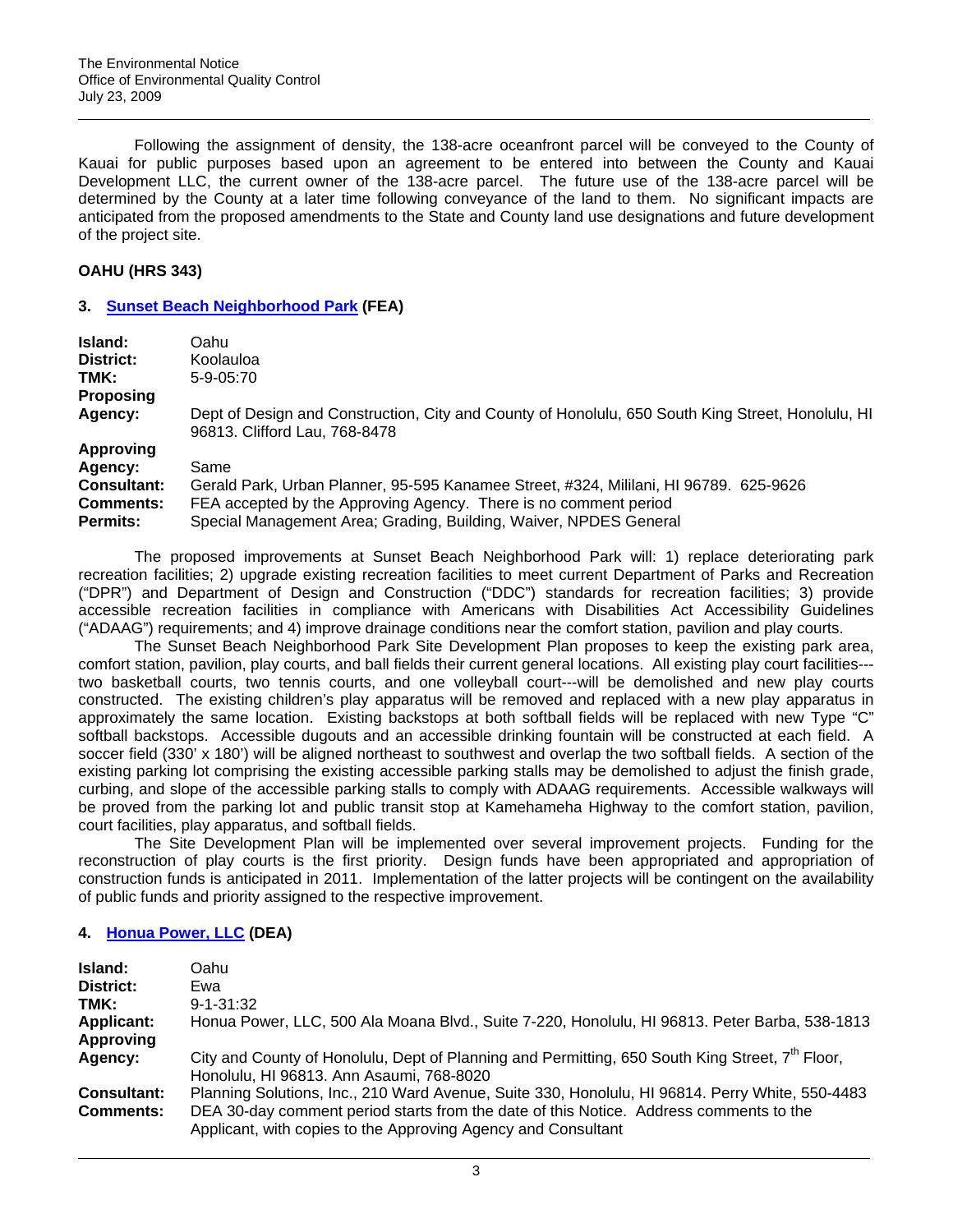Permits: Conditional Use Permit - Minor, NPDES Construction, Well Construction and Well Operation, Initial Covered Source/Prevention of Significant Deterioration, Individual Wastewater Treatment System Approval, Grading, Building, Solid Waste Management Facility

Honua Power LLC proposes to construct a new waste-to-energy facility in Campbell Industrial Park. The facility will gasify four types of feedstock: 1) scrap tires; 2) sterilized waste paper and plastics; 3) select construction and demolition debris; and 4) automobile shredder residue. The resulting synthetic gas will be burned to create approximately 12 megawatts of electricity. Honua Power LLC will use some of the electricity to power the facility, but the great majority will be sold to the Hawaiian Electric Company under a power purchase agreement.

The facility will consist of: 1) An access driveway; 2) a feedstock receiving area and three feedstock storage silos; 3) two gasification systems, each of which includes a gasifier, boiler, emissions control system, and 6 megawatt (MW) turbine-generator; 4) a two-story, 5,000-square foot operations and maintenance building; and 5) a small electrical power substation that will allow the facility to connect to HECO's existing electrical distribution lines. The project will be constructed in two phases. The second phase is expected to be constructed within two years of completion of the first phase, depending upon the electrical energy demand and negotiations with HECO.

# **5. [Traffic Signal Maintenance Facility, Project No. SHOP-09](http://oeqc.doh.hawaii.gov/Shared%20Documents/EA_and_EIS_Online_Library/Oahu/2000s/2009-07-23-OA-FEA-Traffic-Signal-Maint-Facility.pdf) (FEA)**

| Island:            | Oahu                                                                                                                               |  |
|--------------------|------------------------------------------------------------------------------------------------------------------------------------|--|
| District:          | Ewa                                                                                                                                |  |
| TMK:               | TMK: 9-07-24:47                                                                                                                    |  |
| <b>Proposing</b>   |                                                                                                                                    |  |
| Agency:            | City and County of Honolulu, Dept of Transportation Services, 650 South King Street, Honolulu, HI<br>96813. Ty Fukumitsu, 768-8388 |  |
| <b>Approving</b>   |                                                                                                                                    |  |
| Agency:            | Same                                                                                                                               |  |
| <b>Consultant:</b> | Wilson Okamoto Corp., 1970 South Beretania Street, Suite 400, Honolulu, HI 96826. John L.<br>Sakaguchi, 946-2277                   |  |
| <b>Comments:</b>   | FEA accepted by the Approving Agency. There is no comment period                                                                   |  |
| <b>Permits:</b>    | Building, Grading, NPDES                                                                                                           |  |

The Traffic Signals Division Traffic Signal Maintenance Facility will occupy a portion of the existing Pearl City Bus Facility site located at 1200 Waimano Home Road in Pearl City, Oahu. The project site was previously cleared and improved during construction of the Pearl City Bus Facility. The Final Environmental Assessment for the Pearl City Bus Facility was issued in September 1998. DTS proposes to construct a replacement Traffic Signals Branch facility consisting of a 7,000- square foot building, parking space for 14 City-owned vehicles and 18 employee vehicles. The building will have a ground floor of about 7,000 square feet consisting of a 4,000 squarefoot warehouse space; a 3,000 square-foot space for shops, small parts storage, restrooms, and support spaces; and 2nd floor with a 3,000 square-foot office and administrative space located above the shop area. An elevator will provide access to the office areas on the 2nd floor and to the mezzanine storage area in the warehouse. A propane powered emergency generator will provide power to the facility in the event of an outage of commercial power.

Access to the project site will be from Kuala Street through the existing entry driveway at the south end of the Pear City Bus Facility employee parking lot. The Traffic Signals facility will be separated from the bus facility by a security fence. Since the project site was previously cleared, construction activities would primarily be related to construction of the Traffic Signals maintenance warehouse and office building and related improvements. These activities will create dust and noise while work occurs on the project site. Once completed, City-employee activity would be related to operation of the warehouse and office facility.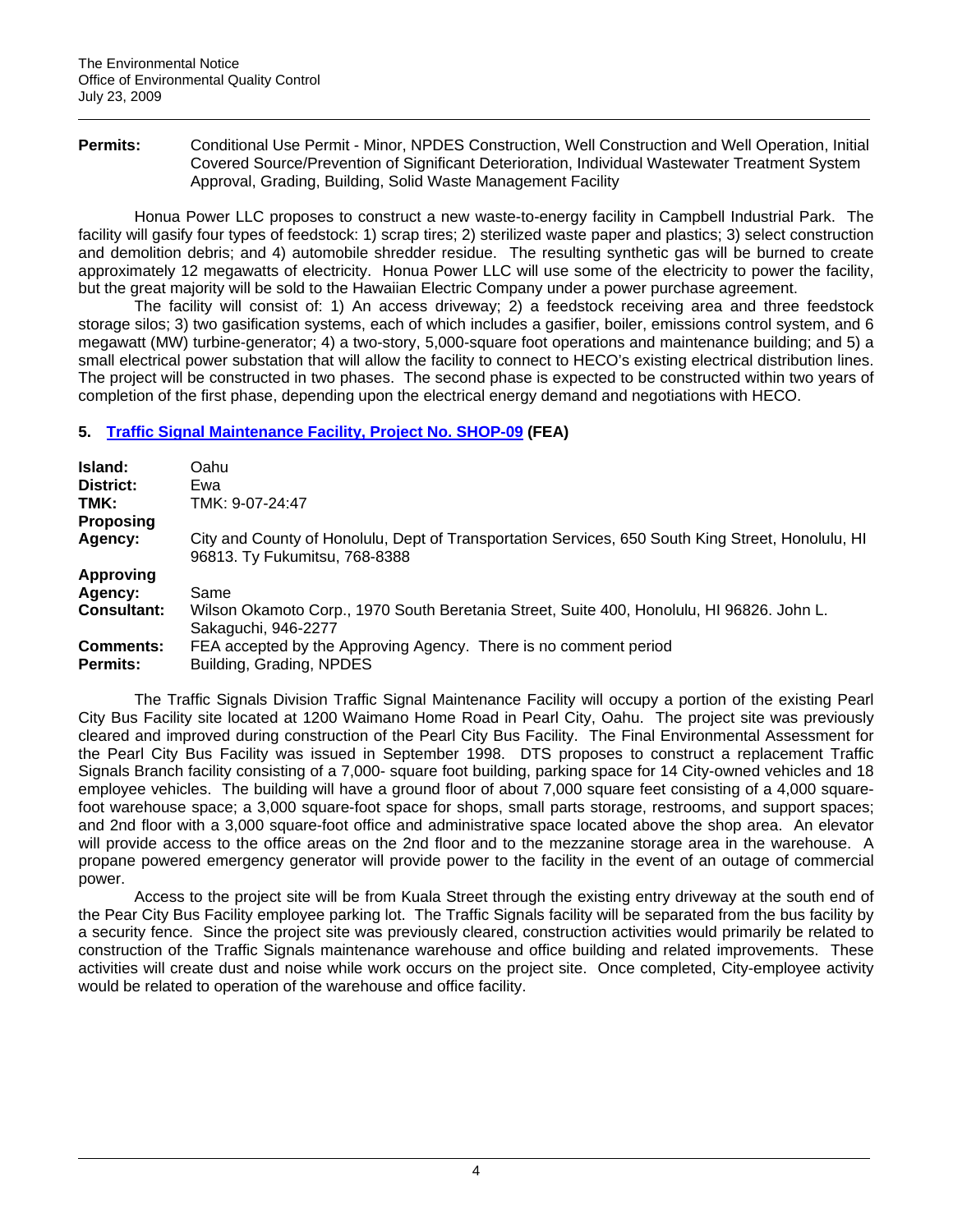# **MAUI (HRS 343)**

## **6. [Kuau Shoreline Protection](http://oeqc.doh.hawaii.gov/Shared%20Documents/EA_and_EIS_Online_Library/Maui/2000s/2009-07-23-MA-DEA-Kuau-Shoreline-Protection.pdf) (DEA)**

| Island:            | Maui                                                                                                                                                    |
|--------------------|---------------------------------------------------------------------------------------------------------------------------------------------------------|
| District:          | Makawao                                                                                                                                                 |
| TMK:               | $(2)$ 2-6-09:05 and 21                                                                                                                                  |
| <b>Applicant:</b>  | Dawn Wilson (on behalf of James P. Argyroupolos and Gary Goetzman), 465 Hana Hwy, Paia, HI<br>96779. 281-9127                                           |
| Approving          |                                                                                                                                                         |
| Agency:            | Maui Planning Commission, 250 South High Street, Wailuku, HI 96793. Thorne Abbott, 270-7520                                                             |
| <b>Consultant:</b> | Munekiyo & Hiraga, Inc., 305 High Street, Suite 104, Wailuku, HI 96793. Mich Hirano, 244-2015                                                           |
| <b>Comments:</b>   | DEA 30-day comment period starts from the date of this Notice. Address comments to the<br>Applicant, with copies to the Approving Agency and Consultant |
| <b>Permits:</b>    | None                                                                                                                                                    |

The owners are proposing to remove the debris from the remaining rock mound seawall and build a new engineered hybrid shoreline structure. The structure will consist of a lower revetment with an approximate 4 ft. wide lateral accessway above the revetment and a seawall structure behind the revetment. The design of the structure was modified in accordance with recommendations received from UH Sea Grant Extension Service, Maui County Planning Department and State Department of Land and Natural Resources, Office of Conservation and Coastal Lands and Land Management Division. Structures to dissipate wave energy and reduce wave runup will also be incorporated into the design. The east end of the revetment is proposed to wrap around and tie into the rock and rubble slope protection fronting the adjacent property to the east of parcel 5. The west end of the revetment would tie into the shoreline protection structure proposed by the adjacent property owner to the west of Parcel 21.

# **MOLOKAI (HRS 343)**

#### **7. [Proposed Kawela Bridge Replacement](http://oeqc.doh.hawaii.gov/Shared%20Documents/EA_and_EIS_Online_Library/Molokai/2000s/2009-07-23-MO-FEA-Kawela-Bridge-Replacement.pdf) (FEA)**

| Island:<br>District:                   | Molokai<br>Molokai                                                                                                                                                                                                                                     |  |
|----------------------------------------|--------------------------------------------------------------------------------------------------------------------------------------------------------------------------------------------------------------------------------------------------------|--|
| TMK:<br>Proposing                      | (2) 5-4-01 and 5-4-01:23 and 27                                                                                                                                                                                                                        |  |
| Agency:                                | State Dept of Transportation, Highways Division, 601 Kamokila Blvd., Room 688, Kapolei, HI<br>96707. Vincent Llorin, P.E., 692-7568                                                                                                                    |  |
| <b>Approving</b>                       |                                                                                                                                                                                                                                                        |  |
| Agency:                                | Same                                                                                                                                                                                                                                                   |  |
| <b>Consultant:</b><br><b>Comments:</b> | Munekiyo & Hiraga, Inc., 305 High Street, Suite 104, Wailuku, HI 96793. Mich Hirano, 244-2015<br>FEA accepted by the Approving Agency. There is no comment period                                                                                      |  |
| Permits:                               | Special Management Area Use, Special Flood Hazard Area Use, Stock Piling, Construction,<br>Conservation District Use, Department of Army Section 401 Water Quality Certification, Coastal<br>Zone Management Consistency and Stream Channel Alteration |  |

The State Department of Transportation (HDOT) proposes to replace Kawela Bridge, located between Milepost 5.110 and Milepost 5.118, on Kamehameha V Highway (Route 450) on the island of Molokai. The highway follows the southeastern coastline of Molokai from Kaunakakai to Halawa. The two-lane, undivided highway does not have a designated bike lane, however, it is used by cyclists and joggers. Currently, the bridge is hydraulically inadequate and does not conform to current HDOT/American Association of State Highway and Transportation Officials (AASHTO) design standards and Federal Highway Administration (FHWA) hydraulic standards.

The purpose of the project is to demolish the existing bridge and construct a new bridge that will improve hydraulic capacity. The current bridge is 44 feet long and 28 feet wide. The new bridge is proposed to be 56 feet long and 47 feet wide. The new bridge will be accessible by pedestrians and cyclists with a 10-foot wide shoulder on each side of the highway. The streambed under the new bridge will be lined with concrete to protect the banks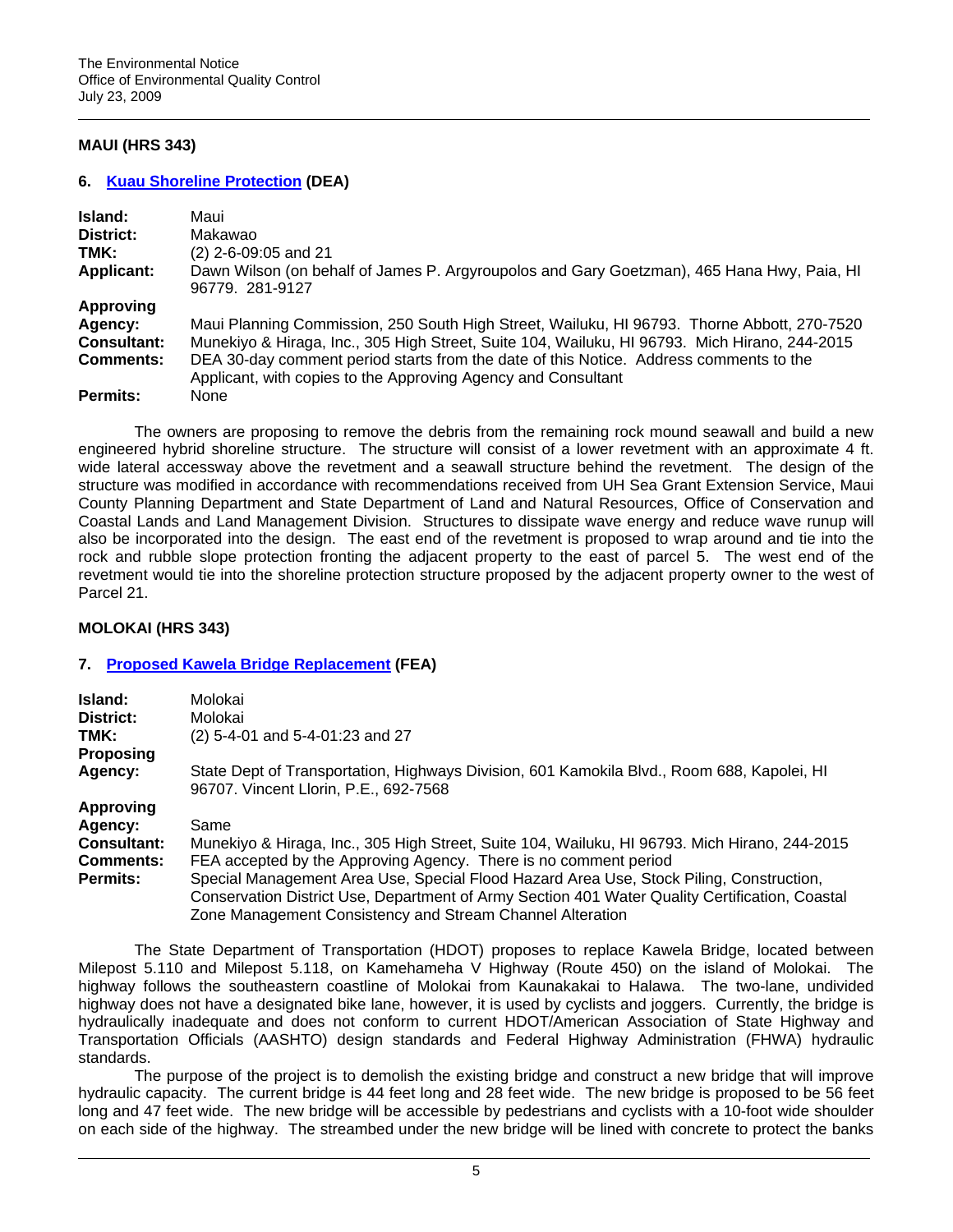from erosion and to facilitate maintenance. A temporary detour route will be constructed makai of the new bridge to keep traffic open during construction. The temporary route will affect TMK 5-04-01:27, a privately owned parcel.

### **HAWAII (HRS 343)**

## **8. [Kona Carbon Project](http://oeqc.doh.hawaii.gov/Shared%20Documents/EA_and_EIS_Online_Library/Hawaii/2000s/2009-07-23-HA-FEA-Kona-Carbon.pdf) (FEA)**

| Island:           | Hawaii                                                                                                                                                                                   |
|-------------------|------------------------------------------------------------------------------------------------------------------------------------------------------------------------------------------|
| District:         | South Kohala                                                                                                                                                                             |
| TMK:              | $(3^{rd})$ 6-1-06-07                                                                                                                                                                     |
| <b>Applicant:</b> | Kona Carbon, LLC, 75-5722 Kuakini Hwy, Suite 202, Kailua-Kona, HI 96740. Ron Terry, 969-7090                                                                                             |
| <b>Approving</b>  |                                                                                                                                                                                          |
| Agency:           | Hawaiian Homes Commission, Dept of Hawaiian Home Lands, P.O. Box 1879, Honolulu, HI 96805.<br>Peter "Kahana" Albinio Jr., Property Development Agent, Land Management Division, 620-9454 |
| Consultant:       | Geometrician Associates, PO Box 396, Hilo, HI 96721. Ron Terry, 969-7090                                                                                                                 |
| <b>Comments:</b>  | FEA accepted by the Approving Agency. There is no comment period                                                                                                                         |
| <b>Permits:</b>   | Building Division Approval and Building; Grading; Plan Approval; NPDES; Boiler Inspection                                                                                                |
|                   | Certification; Non-Covered Source                                                                                                                                                        |

Kona Carbon LLC (aka Big Island Carbon LLC) proposes to lease lands from the Department of Hawaiian Home Lands (DHHL) and construct production facilities on TMK (3rd) 6-1-06:07, a 12.96-acre parcel in the DHHL's Kaei Hana II Industrial Subdivision in Kawaihae. The proposed processing facility would require approximately one acre, with the shell stockpile requiring up to an additional five acres. Another business entity may eventually sublease the remainder of the subject property for other purposes. The parcel is located immediately south of the Hamakua Macadamia Nut Processing Plant, from which Kona Carbon would acquire macadamia nut shells. The shells would be put through a series of processing steps to convert them to activated carbon for sale and shipment to chemical and pharmaceutical processors outside of the Hawaiian Islands. The proposed facility would also generate a biofuel product that would be used to fuel the processing equipment, thereby reducing demand on local energy supplies. The property's zoning is Industrial and the parcel is part of a developing industrial park containing warehouses, manufacturers, processors, and retail and wholesale operations. The processing would have a minimal impact on local infrastructure, including roads, water supplies and electrical power. No sensitive biological or archaeological resources are present and there are no traditional cultural uses on the industrially zoned property, which has formerly experienced grazing and landscaping uses. Given adherence to conditions related to matters such as landscape buffers, landscaping with primarily dry-adapted native plants, and coordination with agencies during the Plan Approval process and construction, no adverse impacts are foreseen. The project includes appropriate plans and facilities to prevent and respond effectively to accidental fires.

# **9. [Ahi Aquaculture Project](http://oeqc.doh.hawaii.gov/Shared%20Documents/EA_and_EIS_Online_Library/Hawaii/2000s/2009-07-23-HA-FEIS-Ahi-Aquaculture-Kohala.pdf) (FEIS)**

| Island:            | Hawaii                                                                                                                                                                                                                                                                                                                                                                                   |  |
|--------------------|------------------------------------------------------------------------------------------------------------------------------------------------------------------------------------------------------------------------------------------------------------------------------------------------------------------------------------------------------------------------------------------|--|
| District:          | North Kohala                                                                                                                                                                                                                                                                                                                                                                             |  |
| TMK:               | 247 acres of State Marine Waters off of the North Kohala Coast, approximately three miles (2.6)<br>nautical miles) due southwest of Malae Point. The centerpoint is located at 20°05'40.00" N<br>155°55'40.00" W. The four corners are located at 20°05'53.72" N 155°55'55.68" W; 20°05'53.72"<br>N 155°55'24.36" W; 20°05'26.04" N 155°55'24.36" W; and 20°05'26.04" N 155°55'55.68" W. |  |
| <b>Applicant:</b>  | Hawaii Oceanic Technology, 425 South Street, Suite 2902, Honolulu, HI 96813. Bill Spencer,<br>Chief Executive Officer, Tel: 225-3579, Fax: 528-4751, www.kingahi.com                                                                                                                                                                                                                     |  |
| Accepting          |                                                                                                                                                                                                                                                                                                                                                                                          |  |
| <b>Authority:</b>  | Dept of Land and Natural Resources, Office of Conservation and Coastal Lands, 1151 Punchbowl<br>Street, Honolulu, HI 96813. Laura Thielen, Chair, 587-0377, fax: 587-0390                                                                                                                                                                                                                |  |
| <b>Consultant:</b> | Tetratech, 737 Bishop Street, Suite 3020, Honolulu, HI 96813. George Redpath, 533-3366                                                                                                                                                                                                                                                                                                   |  |
| <b>Comments:</b>   | FEIS accepted by the Accepting Authority. There is no comment period                                                                                                                                                                                                                                                                                                                     |  |
| <b>Permits:</b>    | Department of Army Permit under Section 10, Rivers and Harbors Act; US Coast Guard: Special<br>Use Permit; DLNR: Conservation District Use; DOH: NPDES & Zone of Mixing; DLNR and DOA:<br>Aquaculture License; Federal Consistency, SMA, Building (if applicable)                                                                                                                        |  |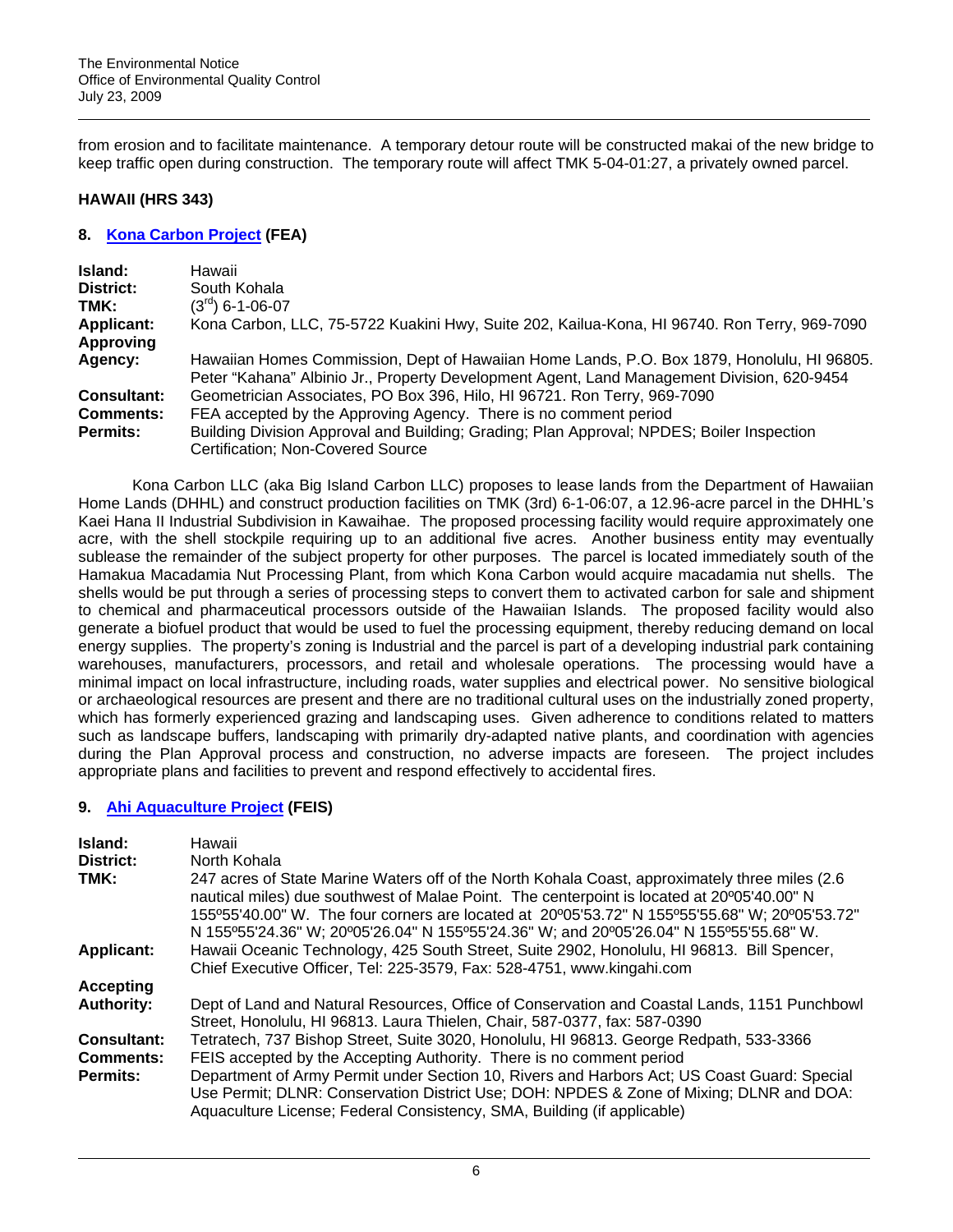Hawaii Oceanic Technology proposes to culture Ahi, which is yellowfin and bigeye tuna, using a closedloop aquaculture process, in which the fingerlings are grown in land-based tanks from hatchery spawn of captured broodstock. The company proposes to grow out the tuna to market size in offshore submerged cages, segregated by species, that are self-powered un-tethered 54m-diameter "Oceanspheres." The proposed ocean lease site is a one square kilometer (247-acre) site, 1,320-feet deep, located 2.6 nautical-miles offshore Malae Point, North Kohala. Twelve Oceanspheres will be deployed incrementally over four years, culminating with an annual production capacity of 6,000 tons. The land base for operations will be Kawaihae Commercial Harbor. Tuna will be harvested at sea for transshipping through Kawaihae or Hilo Harbor to existing processing and packaging vendors for air-freight to US mainland, Japan, and Hawaii markets.

No significant long-term direct, indirect, secondary or cumulative impacts are anticipated from the Proposed Action. Anticipated benefits are added jobs, revenue to the local economy, fish processing, and maritime industries; a sustainable supply of fresh tuna for the local and export market; and reduced anthropogenic pressure on overexploited species of tunas. Designed without anchor lines or loose nets, Oceanspheres do not present any potential entanglement concerns for marine mammals and sea turtles. Compliance with water quality and environmental protection laws and rules will be ensured by on-going monitoring programs for water quality, marine mammals and sea turtles, a shark safety plan, emergency response plans, and ongoing consultation with government agencies and the community. Additional mitigation measures will be developed during project planning and incorporated into design and construction. The Proposed Action is a consistent land use with applicable Federal, State, and County laws, plans and policies for Conservation lands, coastal zone management, ocean resources, agriculture, environmental protection and other relevant program areas.

However, the Office of Conservation and Coastal Lands notes there are still unresolved issues regarding the level of environmental and project disclosure and analysis regarding the engineering design of the proposed engine, fish feed components, lack of benthic studies in the project area, and the lack of shark, marine mammal, and endangered species plans.

# **CONSERVATION DISTRICT USE PERMITS**

Persons interested in commenting on the following Conservation District Use Application (CDUA) must submit comments to the Department of Land and Natural Resources (HRS 183C and HAR §13-5). Both comments and requests for notification of determinations must be submitted to DLNR within thirty days from the initial date that the notice was published in the Environmental Notice. Please include the following: (1) name and address of the requestor; (2) the permit for which the requestor would like to receive notice of determination; and (3) the date the notice was initially published in the Environmental Notice. Send comments and requests to: Department of Land and Natural Resources, Office of Conservation and Coastal Lands, P.O. Box 621, Honolulu, HI 96809. DLNR will make every effort to notify those interested in the subject CDUA. However, it is not obligated to notify any person not strictly complying with the above requirements. For more information, call Lisa Ferentinos at 586-0917.

| Name:                       | Laupahoehoe Loulu Exclosure                                          |
|-----------------------------|----------------------------------------------------------------------|
| <b>File No.:</b>            | CDUA HA3523                                                          |
| <b>Applicant:</b>           | Laupahoehoe Nui LLC                                                  |
| Location:                   | Laupahoehoe, Hawaii                                                  |
| TMK:                        | $3 - 4 - 9 - 15:01$                                                  |
| <b>Proposed Action:</b>     | Exclosure fences surrounding rare Pritchardia lanigeratrees.         |
| 343, HRS determination:     | Kohala Mountain Watershed Management Project FEA dated Dec. 8, 2009. |
| <b>Applicant's Contact:</b> | Clair Wilson, PO Box 5030, Kukuihaele, HI 96727. (512) 394-8722      |

Laupahoehoe Nui LLC is proposing to erect exclosure fences around 35 remaining rare Kohala loulu palms (*Pritchardia lanigera*) which are considered a Species of Concern due to the low numbers of remaining plants. Many of the remaining palms are old and moribund due to damage from feral pigs. The project involves placement of four pre-fabricated fencing panels 5' x 16' each around the most viable, seed producing trees. The total square footage of the 35 exclosures will be 8,960 square feet. Posts will be driven into the ground with minimal disturbance to the soil. No significant clearing is required since the ground is largely denuded by pig rooting and subsequent erosion. Once protected, the trees will be inspected and fences will be maintained annually. Seed will be collected and provided to existing rare plant nurseries for propagation and replanting in protected areas. The site is inaccessible by land and fences will not impact trails, cultural, or archeological resources.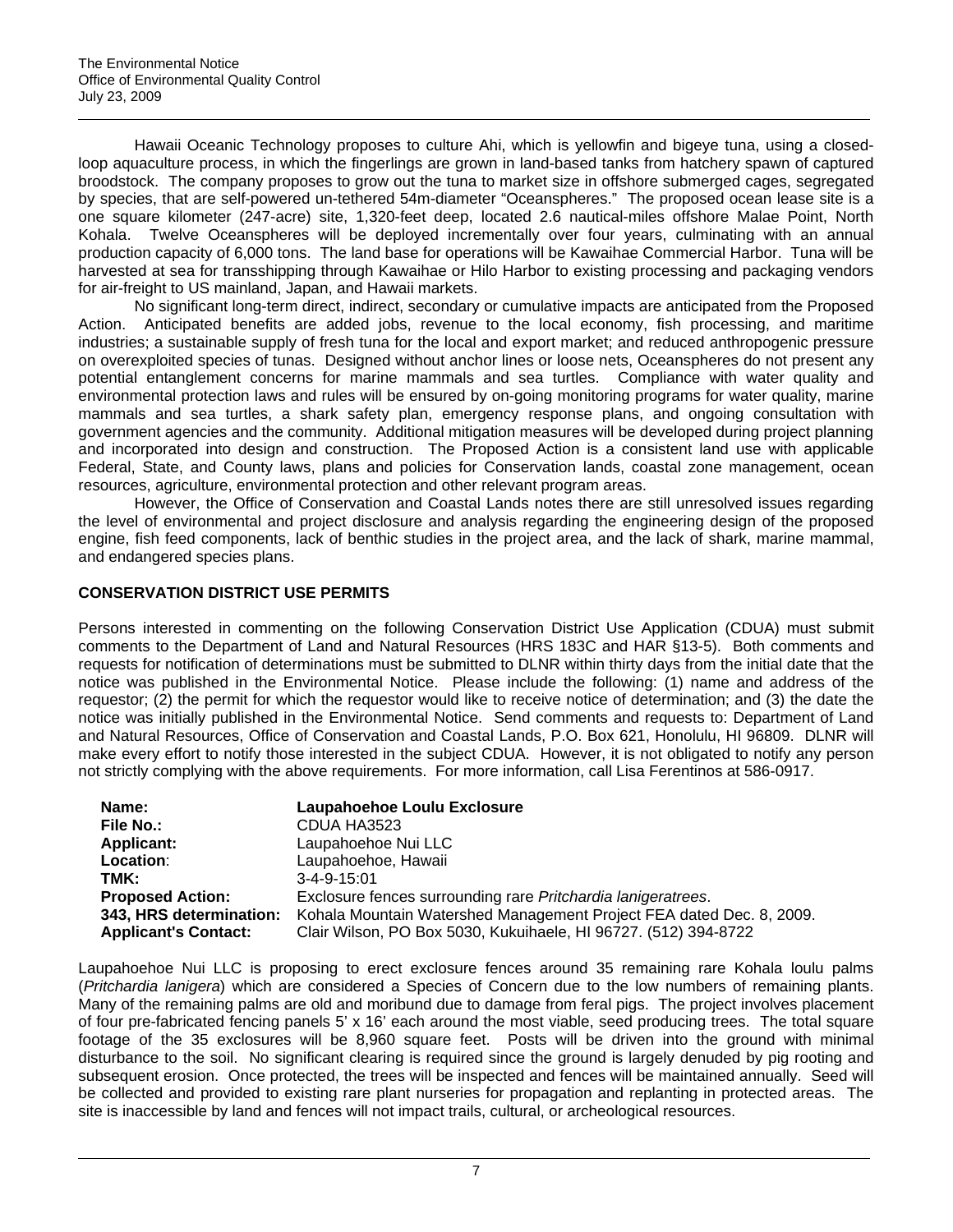# **COASTAL ZONE NOTICES**

### **Federal Consistency Reviews**

The Hawaii Coastal Zone Management (CZM) Program has received the following federal actions to review for consistency with the CZM objectives and policies in Chapter 205A, HRS. This public notice is being provided in accordance with section 306(d)(14) of the National Coastal Zone Management Act of 1972, as amended. For general information about CZM federal consistency please call John Nakagawa with the Hawaii CZM Program at 587-2878. For neighboring islands use the following toll free numbers: Lanai & Molokai: 468-4644 x72878, Kauai: 274-3141 x72878, Maui: 984-2400 x72878 or Hawaii: 974-4000 x72878. For specific information or questions about an action listed below please contact the CZM staff person identified for each action. Federally mandated deadlines require that comments be received by the date specified for each CZM consistency review. Comments may be submitted to: Office of Planning, Department of Business, Economic Development and Tourism, P.O. Box 2359, Honolulu, HI 96804. Email: [jnakagaw@dbedt.hawaii.gov](mailto:jnakagaw@dbedt.hawaii.gov) or Fax: (808) 587-2899.

# **Ane Keohokalole Mid-Level Highway, North Kona, Hawaii**

| Applicant:          | County of Hawaii, Dept of Public Works              |
|---------------------|-----------------------------------------------------|
| Contact:            | Ms. Lesley Matsumoto, Belt Collins Hawaii, 521-5361 |
| Federal Action:     | <b>Federal Funding</b>                              |
| Federal Agency:     | Federal Highway Administration (FHWA)               |
| Location:           | Between Palani Road and Hina Lani Street            |
| TMK:                | (3) 7-3-9: 7-4-8; 7-4-20; 7-4-21; 7-4-24            |
| <b>CZM Contact:</b> | John Nakagawa, 587-2878, jnakagaw@dbedt.hawaii.gov  |
|                     |                                                     |

Proposed Action: Use FHWA funds to construct the Ane Keohokalole Mid-Level Highway project, a new regional roadway link and utility corridor, about 3 miles long, connecting Palani Road to the south and Hina Lani Street to the north. The project also involves widening a 900-foot long segment of Palani Road to provide additional vehicular lanes and a utility corridor between Henry Street and Queen Kaahumanu Highway, and constructing associated improvements, such as traffic signals, lighting, sidewalks and gutters, within existing rights-of-way. Comments Due: August 6, 2009

# **Special Management Area (SMA) Minor Permits**

Pursuant to Ch. 205A-30, HRS the following is a list of SMA Minor permits that have been approved or are pending by the respective county/state agency. For more information, call Honolulu (523-4131); Hawaii (961-8288); Kauai (241-6677); Maui (270-7735); Kakaako (Honolulu) or Kalaeloa Community Development District (587-2840).

| <b>Location (TMK)</b>     | <b>Description (File No.)</b>                      | <b>Applicant/Agent</b>               |  |
|---------------------------|----------------------------------------------------|--------------------------------------|--|
| Oahu: Waikiki             | Major Exterior Alterations to the Podium Level of  | <b>Yacht Harbor Tower/Patrick</b>    |  |
| $(2 - 6 - 10:11)$         | the Yacht Harbor Tower (2009/SMA-26)               | Seguirant, Architect                 |  |
| Oahu: Diamond Head        | Office of Curriculum and Instruction Student       | <b>State Department of Education</b> |  |
| $(3-1-42:35)$             | Support Services Fire Escape (2009/SMA-34)         | /Ross Architects, LLC                |  |
| Hawaii: North Kona        | Construction of a Well for Dust Abatement (SMM     | Lyman H. Casey                       |  |
| $(7 - 2 - 24:15)$         | 09-000115)                                         |                                      |  |
| Hawaii: North Hilo        | Construction of a Water Well for Use by Parcels 23 | Scott Watson                         |  |
| $(3-2-3:23)$              | and 41 (SMM 09-000117)                             |                                      |  |
| Kauai: Hanalei (5-5-10:8) | Add 500 s.f. Lanai with Stairs (SMA(M)-2009-13)    | Ann Morhauser                        |  |
| Maui: (3-8-1:08)          | Addition/Spreckelsville (SM2 20070088)             | GYA Architects, Inc.                 |  |
| Maui: (2-9-1:64)          | Stacked Rock Retaining Wall (SM2 20090045)         | Ollech, Sven and Dana                |  |
| Maui: Kaanapali           | Maui Ocean Club International (SM2 20090046)       | Maui Ocean Club International        |  |
| $(4 - 4 - 13:01)$         |                                                    |                                      |  |
| Maui: (3-9-17:12)         | Relocate Existing Office Trailer/Parking (SM2      | Castleton, Thomas & Alisa            |  |
|                           | 20090047)                                          |                                      |  |
| Maui: (2-8-3:59)          | <b>Construct Waterline with Fire Hydrants (SM2</b> | Maui Integrated Solutions, LLC       |  |
|                           | 20090048)                                          |                                      |  |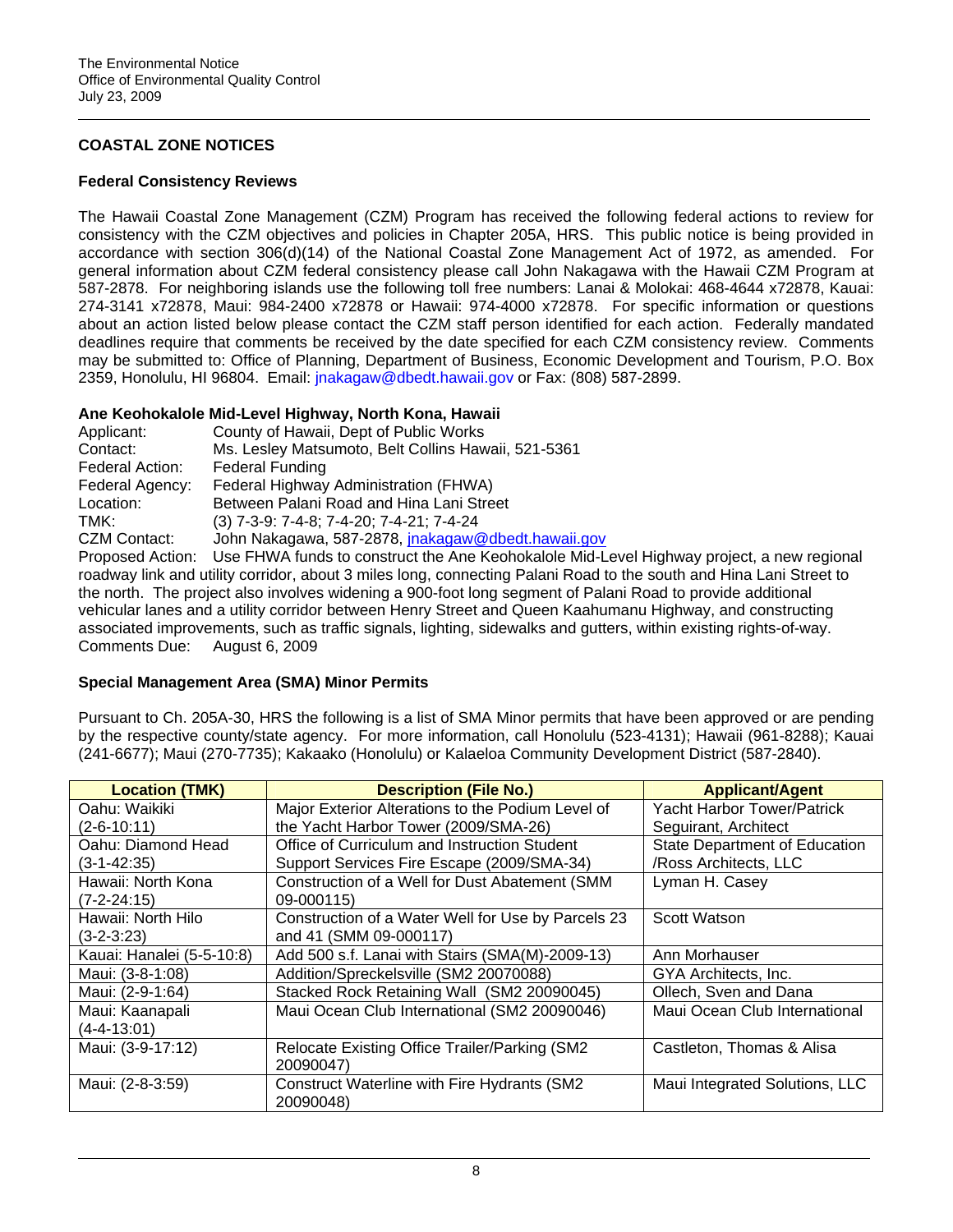# **Shoreline Notices** - **Certification Applications**

Pursuant to HRS §205A-42 and HAR §13-222-12, the following shoreline certification applications are available for inspection at the DLNR District Land Offices on Kauai, Hawaii and Maui and in Room 220, 1151 Punchbowl Street, Honolulu (587-0414). All comments shall be submitted in writing to the State Land Surveyor, 1151 Punchbowl Street, Room 210, Honolulu, HI 96813 and postmarked no later than 15 calendar days from the date of the public notice of the application. If there are any questions, please call Ian Hirokawa at 587-0420.

| File No. | <b>Date</b> | Location                                        | <b>Applicant/Owner</b>   | <b>TMK</b>      |
|----------|-------------|-------------------------------------------------|--------------------------|-----------------|
| OA-1307  | 6/26/09     | Lot B-1 of Land Court Application 743 Map 3 and | Dennis K. Hashimoto/     | $4 - 4 - 14:01$ |
|          |             | Portion of Reclaimed Land of Kaneohe Bay        | Barbara C. Wong Trust    |                 |
|          |             | situate at Mahinui, Kaneohe, Koolaupoko, Oahu   |                          |                 |
|          |             | Address: 44-627 Kaneohe Bay Drive               |                          |                 |
|          |             | Purpose: Development of property                |                          |                 |
| OA-1308  | 6/03/09     | Lot 1 of Land Court Application 1818 (Map 1)    | Alva Nomura/ Ok Soon     | $6 - 8 - 08:01$ |
|          |             | situate at Kawaihapai, Waialua, Oahu            | Owen                     |                 |
|          |             | Address: 68-945 Farrington Highway              |                          |                 |
|          |             | Purpose: Determine setback for improvements     |                          |                 |
| OA-1309  | 7/2/09      | Lot 338 Land Court Application 323 as shown on  | Wesley T. Tengan/        | $4 - 3 - 16:06$ |
|          |             | Map 196 situate at Kailua, Koolaupoko, Oahu     | Kalama Beach             |                 |
|          |             | Address: 280 Kalaheo Ave.                       | <b>Community Center-</b> |                 |
|          |             | Purpose: Obtain building permit                 | Kalama Community Trust   |                 |
| KA-332   | 7/7/09      | Portion of Kapaa Park, Executive Order 1187     | Esaki Surveying and      | 4-5-07:01       |
|          |             | and Portion of Parcel 9 Abandoned Right of Way  | Mapping, Inc./ County of |                 |
|          |             | Exec. Ord. 2887 C.S.F. 18070 situate at Kapaa,  | Kauai                    |                 |
|          |             | Kawaihau, Kauai                                 |                          |                 |
|          |             | Address: N/A                                    |                          |                 |
|          |             | Purpose: Repair/ reconstruction                 |                          |                 |

# **Shoreline Notices - Certifications and Rejections**

Pursuant to HRS §205A-42 and HAR §13-222-26, the following shorelines have been proposed for certification or rejection by DLNR. Any person or agency wishing to appeal a proposed shoreline certification or rejection shall file a notice of appeal in writing with DLNR no later than 20 calendar days from the date of the public notice of the proposed shoreline certification or rejections. The notice of appeal shall be sent to the Board of Land and Natural Resource, 1151 Punchbowl Street, Room 220, Honolulu, HI 96813.

| File No. | <b>Proposed/Rejected</b>  | <b>Location</b>                            | <b>Applicant/Owner</b> | <b>TMK</b>      |
|----------|---------------------------|--------------------------------------------|------------------------|-----------------|
| OA-1301  | <b>Proposed Shoreline</b> | Lot 109 of Land Court Application 772 Map  | Dennis K.              | $5 - 5 - 03:34$ |
|          | Certification             | 33 situate at Laie, Koolaupoko, Oahu       | Hashimoto/             |                 |
|          |                           | Address: 55-653 Kamehameha Highway         | Lakshmi Limited        |                 |
|          |                           | Purpose: Development of property           | Partners               |                 |
| OA-1303  | <b>Proposed Shoreline</b> | Lot 2 being a portion of R.P. 4475, L.C.   | Jaime F.               | $6 - 1 - 03:40$ |
|          | Certification             | Aw. 7713, Ap. 33 to V. Kamamalu situate    | Alimboyoguen/          |                 |
|          |                           | at Kawailoa, Waialua, Oahu                 | Sumo Properties,       |                 |
|          |                           | Address: 61-205 Kamehameha Highway         | <b>LLC</b>             |                 |
|          |                           | Purpose: Building setback requirement      |                        |                 |
| MA-432   | <b>Proposed Shoreline</b> | Lot 4-C Olowalu Makai-Komohana             | Linda Lange/           | 4-8-03:123      |
|          | Certification             | Subdivision L.U.C.A. No. 4.760 being a     | <b>Biscayne Trust</b>  |                 |
|          |                           | portion of Grant 4973 to Walter M. Giffard |                        |                 |
|          |                           | situate at Olowalu, Lahaina, Maui          |                        |                 |
|          |                           | Address: 55 Kuahulu Place                  |                        |                 |
|          |                           | Purpose: SMA permit and setback            |                        |                 |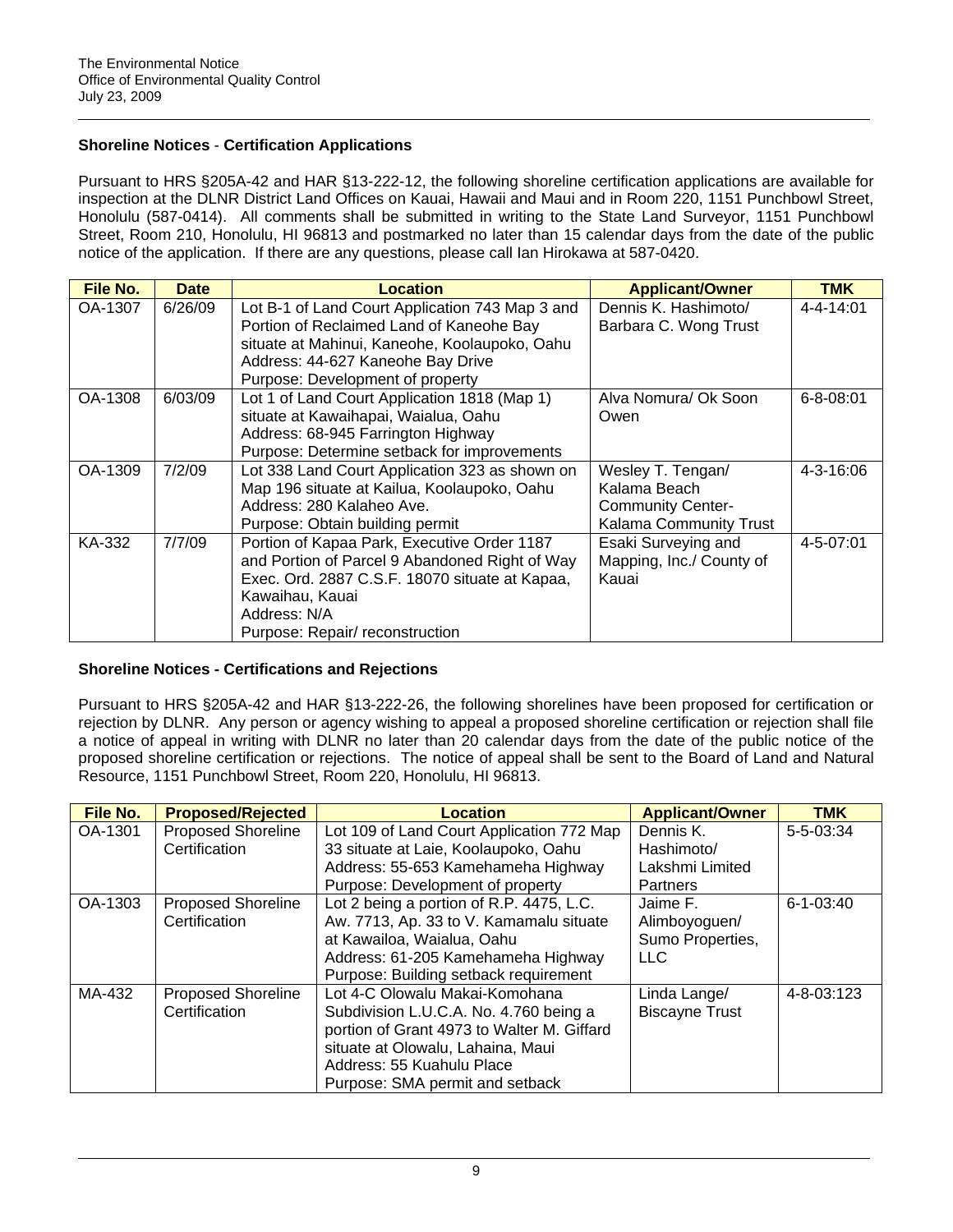| HA-401 | <b>Proposed Shoreline</b><br>Certification | Lot 5 of Wailea Beach Lots as shown on<br>Registered Map No. 2826 being the whole<br>of Grant 10,521 to Alice Lackrie Forbes<br>situate at Lalamilo, South Kohala, Island of<br>Hawaii<br>Address: None assigned<br>Purpose: Obtain building permits | Wes Thomas<br>Associates/HTW<br>Wailea Company<br><b>LLC</b>              | $6 - 6 - 02:03$ |
|--------|--------------------------------------------|------------------------------------------------------------------------------------------------------------------------------------------------------------------------------------------------------------------------------------------------------|---------------------------------------------------------------------------|-----------------|
| KA-324 | <b>Proposed Shoreline</b><br>Certification | Lot 11 Wainiha Hui Land being a portion of<br>R.P. 7194 L.C. Aw. 11216, Ap. 5 to M.<br>Kekauonohi situate at Wainiha, Hanalei,<br>Kauai<br>Address: 7276 Alamoo Road<br>Purpose: Renovation of existing residence                                    | Wagner<br>Engineering<br>Services, Inc./ Rod<br>A. & Suzanne G.<br>Fisher | 5-8-08:27       |

# **POLLUTION CONTROL PERMITS**

# **Department of Health Permits**

Pursuant to HRS §342B and HAR §11-60.1, the following is a list of some pollution control permits currently before the State Department of Health. For more information about any of the listed permits, please contact the appropriate branch or Environmental Management Division at 919 Ala Moana Blvd, Honolulu, HI.

| <b>Branch</b>         | <b>Applicant and</b>             | <b>Project Location</b> | <b>Date</b> | <b>Proposed Use</b>          |
|-----------------------|----------------------------------|-------------------------|-------------|------------------------------|
| <b>Permit Type</b>    | <b>Permit Number</b>             |                         |             |                              |
| Clean Air Branch,     | City / County of Honolulu        | Located at:             | Issued:     | Kaneohe                      |
| 586-4200, Non         | NSP No. 0354-01-N                | 45-230 Kulauli Street   | 6/26/09     | <b>Pretreatment Facility</b> |
| <b>Covered Source</b> | Application for Renewal          | Kaneohe, Oahu           |             |                              |
| Permit                | No. 0354-03                      |                         |             |                              |
| Clean Air Branch,     | <b>Grace Pacific Corporation</b> | Located at:             | Issued:     | 125 TPH RAP                  |
| 586-4200, Non         | NSP No. 0555-01-NT               | Various Temporary       | 6/29/09     | Crushing Plant with          |
| <b>Covered Source</b> | Application for Renewal          | Sites, State of Hawaii  |             | 275 HP Diesel Engine         |
| Permit                | No. 0555-02                      |                         |             | Generator                    |
| Clean Air Branch,     | Willocks Construction Corp.      | Located at:             | Comments    | Mobile Crushing Plant        |
| 586-4200, Covered     | CSP No.0569-01-CT                | Various Temporary       | Due:        |                              |
| Source Permit         | Application for Renewal          | Sites, State of Hawaii  | 8/7/09      |                              |
|                       | No. 0569-03                      |                         |             |                              |
| Clean Air Branch,     | <b>Grace Pacific Corporation</b> | Located at:             | Issued:     | 377 hp Caterpillar           |
| 586-4200, Non         | NSP No. 0445-01-NT               | Various Temporary       | 6/29/09     | Diesel Engine                |
| <b>Covered Source</b> | <b>Application for Renewal</b>   | Sites, State of Hawaii  |             | Generator                    |
| Permit                | No. 0445-03                      |                         |             |                              |
| Clean Air Branch,     | <b>Grace Pacific Corporation</b> | Located at:             | Comments    | 334 TPH Asphalt              |
| 586-4200, Covered     | CSP No. 0714-01-CT               | Coral Pit, Barbers      | Due:        | Plant                        |
| Source Permit         | Application for Significant      | Point Harbor            | 8/10/09     |                              |
|                       | Modification No. 0045-25         | Kapolei, Oahu           |             |                              |
|                       | Application for Renewal          |                         |             |                              |
|                       | No. 0045-26                      |                         |             |                              |
| Clean Air Branch,     | Equilon Enterprises, LLC         | Located at:             | Issued:     | <b>Tank Truck Load</b>       |
| 586-4200, Non         | dba Shell Oil Products Co.       | 60 Hobron Avenue,       | 7/2/09      | Rack and Two (2)             |
| <b>Covered Source</b> | NSP No. 0091-02-N                | Kahului, Maui           |             | Internal Floating            |
| Permit                | <b>Application for Renewal</b>   |                         |             | Roofs Petroleum              |
|                       | No. 0091-06                      |                         |             | Storage Tanks,               |
|                       |                                  |                         |             | Nos. 1 & 7                   |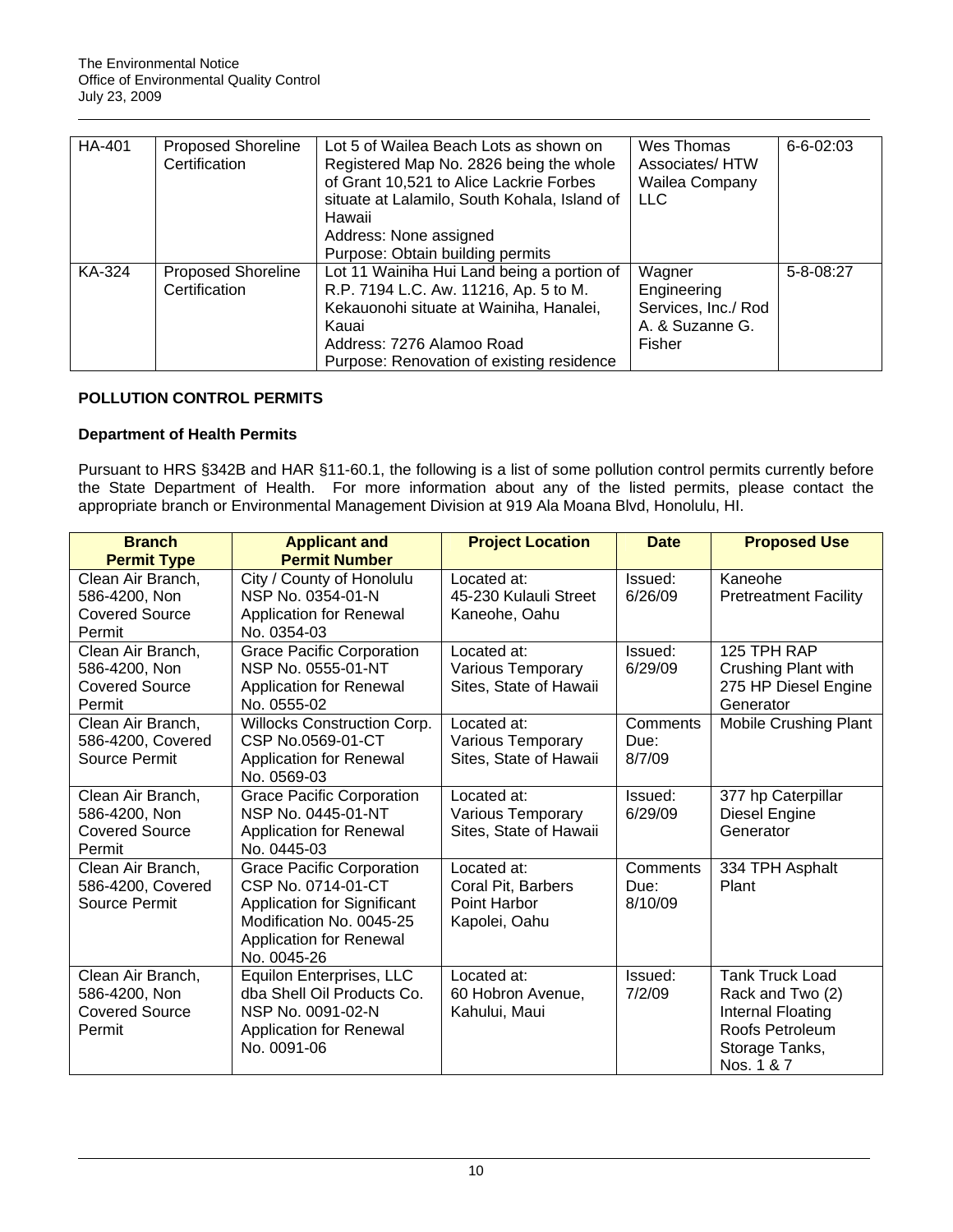# **FEDERAL NOTICES**

## **Draft Papahanaumokuakea Marine National Monument Science Plan; Public Meetings**

This notice advises the public that NOAA, FWS, and the State Department of Land and Natural Resources (DLNR), and Office of Hawaiian Affairs have prepared a draft monument natural resources science plan (NRSP) for the Papahanaumokuakea Marine National Monument (Monument) located in the Northwestern Hawaiian Islands (NWHI). The State also participated in the development of the NRSP. The monument's research activities, ongoing and proposed, are described in the Draft NRSP. The NRSP is available for public review and comments. Two public meetings are scheduled to obtain your comments on the Draft NRSP. To ensure consideration, written comments should be received on or before August 10th, 2009. Two public meetings will be held where you will have opportunities to ask questions about the NRSP and provide formal comments. The meetings will be held from 6 p.m. to 8:30 p.m. on the following dates and locations:

July 21: Papahanaumokuakea Marine National Monument Conf room, 6600 Kalanianaole Hwy, Suite 300, Honolulu

July 23: Mokupapapa Discovery Center, 308 Kamehameha Ave, Suite 203, Hilo

The Draft NRSP is available on the FWS and NOAA Web site [http://hawaiireef.noaa.gov/research/welcome.html.](http://frwebgate.access.gpo.gov/cgi-bin/leaving.cgi?from=leavingFR.html&log=linklog&to=http://hawaiireef.noaa.gov/research/welcome.html) You may provide written comments on the Draft NRSP by any of the following methods: U.S. Mail: Papahanaumokuakea Marine National Monument, Attn: Science Plan Comments, 6600 Kalanianaole Hwy, Suite 300, Honolulu HI, 96825; or Fax: to (808) 397-2662; or E-mail: [nwhicomments@noaa.gov](mailto:nwhicomments@noaa.gov). For further information contact: T. `Aulani Wilhelm, Monument Superintendent (NOAA); 6600 Kalanianaole Highway, 300, Honolulu, HI 96825; (808) 397-2660.